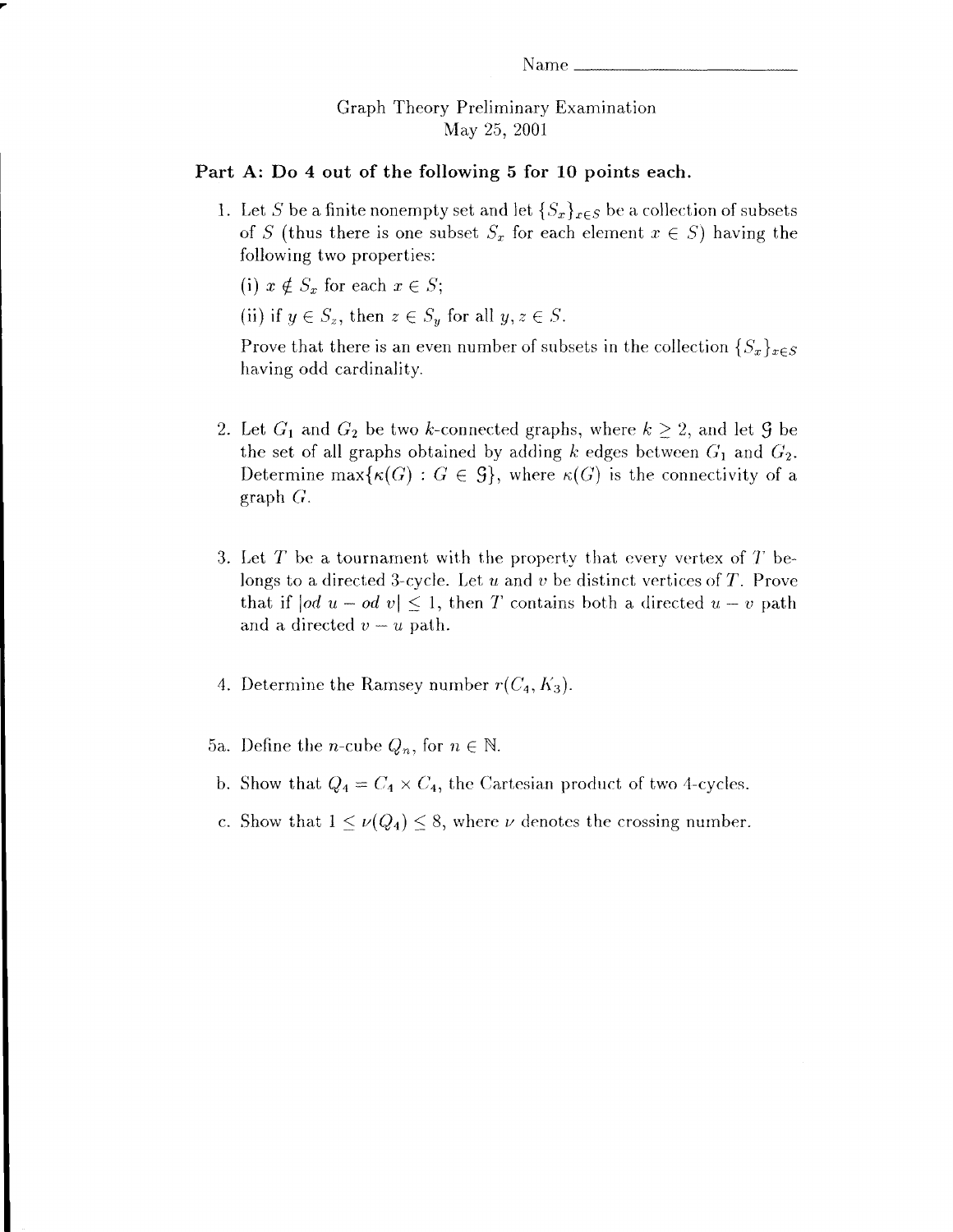## Part B: Do 4 out of the following 5 for 15 points each.

1. Let G be a graph with  $V(G) = \{0, 1, 2, 3, 4, 5, 6, 7\}$  and let  $\{\pi_0, \pi_1, \pi_2, \pi_3,$  $\pi_4, \pi_5, \pi_6, \pi_7$  describe a 2-cell embedding of G on the surface  $S_k$ , where

| $\pi_0 = (1\ 3\ 2\ 7\ 5\ 6),$ | $\pi_4 = (5 7 6 3 1 2),$     |
|-------------------------------|------------------------------|
| $\pi_1 = (2\ 4\ 3\ 0\ 6\ 7),$ | $\pi_5 = (607423),$          |
| $\pi_2 = (3\ 5\ 4\ 1\ 7\ 0),$ | $\pi_6 = (710534),$          |
| $\pi_3 = (4\ 6\ 5\ 2\ 0\ 1),$ | $\pi_7 = (0\ 2\ 1\ 6\ 4\ 5)$ |

- I. a. Show that G is a Cayley graph for the group  $\Gamma = \mathbb{Z}_8$  and generating set  $\Delta = \{1,2,3\}.$ 
	- b. Find  $\overline{G}$ .
	- c. Use  $G$  to describe  $G$ .
	- d. Why is  $\mathbb{Z}_8$  a subgroup of  $\mathrm{Aut}(G)?$
	- e. Make a good guess for  $|\mathrm{Aut}(G)|$ .
- II. f. Find k (where G embeds on  $S_k$  as described above) Hint: just calculate the two orbits beginning 0-1- and 1-0- and note that the cyclic nature of the rotational embedding scheme forces all other orbits to have the sarne lerrgth.
	- g. Find gen $(G)$ .
	- h. Find gen $_M(G)$ .
	- i. Find all integers m so that G 2-cell embeds on  $S_m$ .
- 2. A partial balanced incomplete block design  $(V, B)$  of order n with block size k is an n-set V together with a set B of k-subsets (called blocks) of  $V$  such that every pair of elements of  $B$  occurs in at most one block of  $B$ . One can view such a partial design as a partition of a subset of the edges of  $K_n$  into copies of  $K_k$ .

A partial balanced incomplete block design  $(V, B)$  is said to be finitely embedded in a balanced incomplete block design  $(V', B')$  of order v if  $V \subseteq V'$  and  $B \subseteq B'$ . That is,  $(V', B')$  is a partition of the edge set of  $K_v$  into copies of  $K_k$  in which the copies of  $K_k$  in the original design are preserved.

Show that every partial balanced incomplete block design can be finitely ernbedded.

3. Suppose that the edges of a graph  $G$  are properly colored with colors from the set  $\{1,2,\ldots,k\}$ . Let  $\Gamma$  be a proper edge-coloring of  $G$ , and let  $c_i$  denote the number of edges of G colored i in the coloring  $\Gamma$ . We say that  $\Gamma$  is an *equalized* edge-coloring if  $|c_i - c_j| \leq 1$ , for all pairs i, j, where  $1 \leq i, j \leq k$ . Prove that if G admits a proper k-edge-coloring, the G admits an equalized, proper  $k$ -edge-coloring.